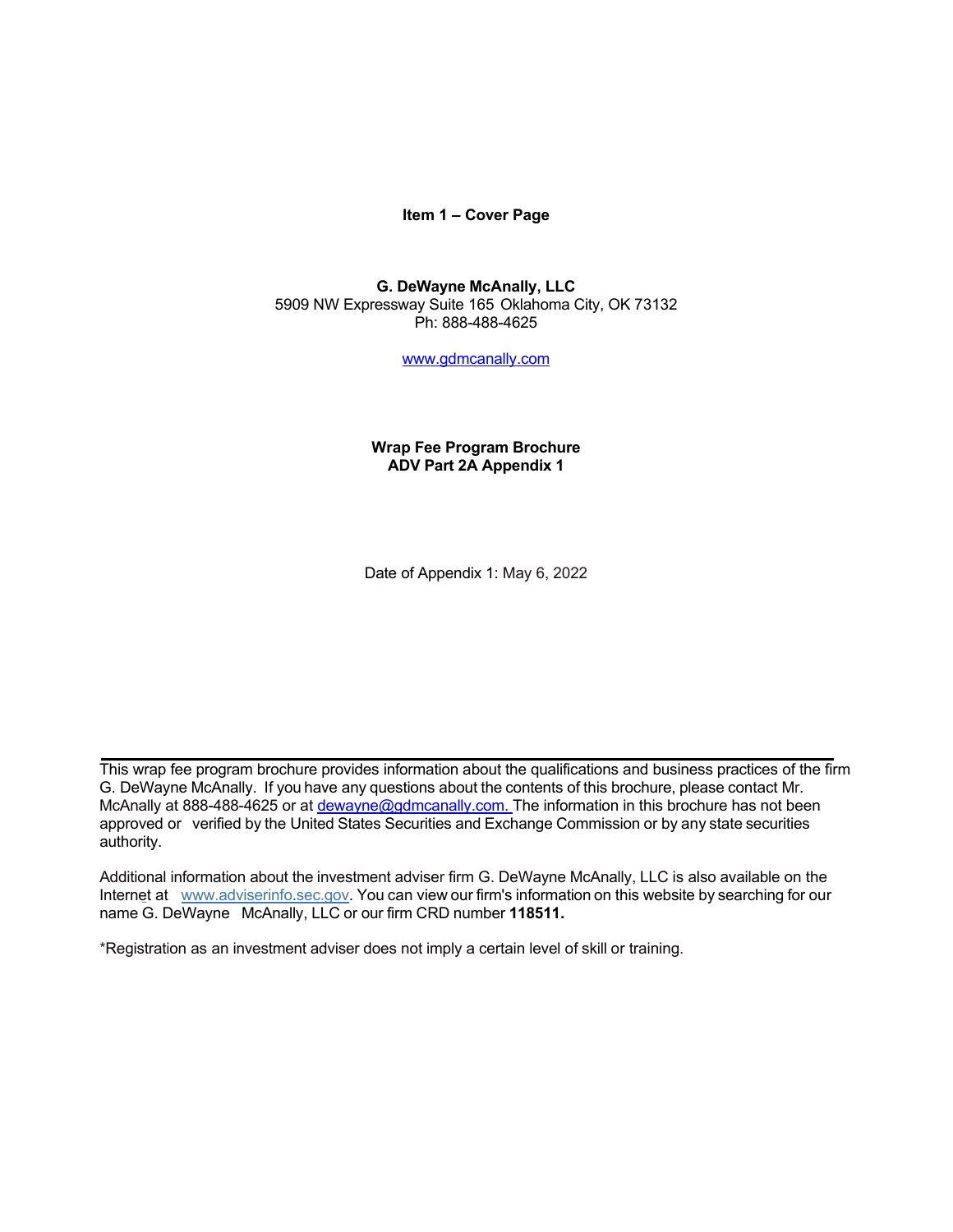### **Item 2 – Material Changes**

<span id="page-1-0"></span>This brochure provides prospective clients with information about G. DeWayne McAnally, LLC that should be considered before or at the time of obtaining our advisory services.

This brochure is required to be updated at least annually, or sooner when material changes to our business take place.

On March 21, 2022, we submitted our annual updating amendment for fiscal year 2021. We have updated the Brochure to disclose discretionary assets under management of approximately \$125,904,704 and nondiscretionary assets under management of approximately \$0.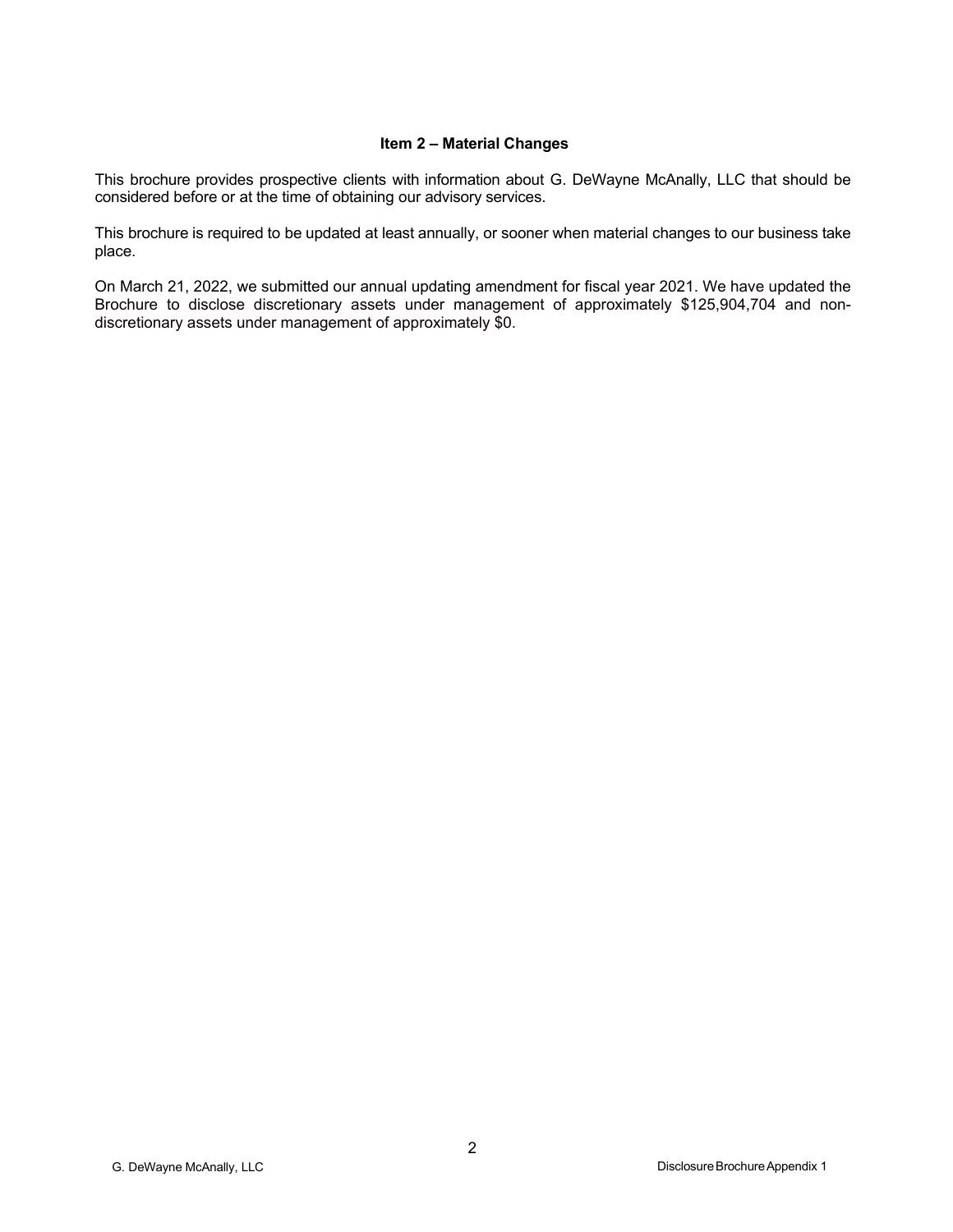# Item 3 - Table of Contents

<span id="page-2-0"></span>

| <b>Table of Contents</b> |  |  |  |  |
|--------------------------|--|--|--|--|
|                          |  |  |  |  |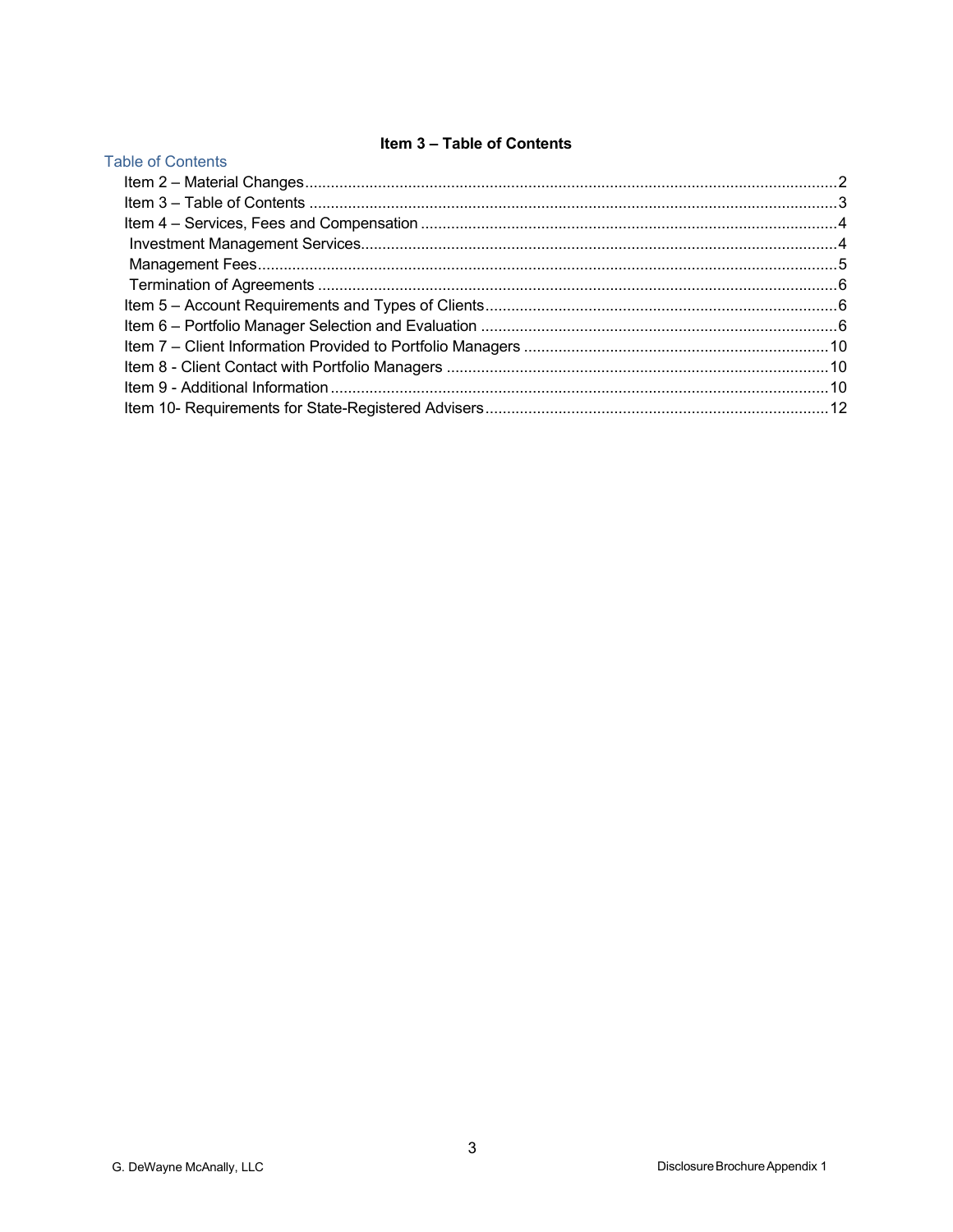#### **Item 4 – Services, Fees and Compensation**

#### <span id="page-3-1"></span><span id="page-3-0"></span>*Investment Management Services*

G. DeWayne McAnally, LLC (hereinafter "GDM" or "the firm") offers a wrap fee program, Navigator Plus Wrap Fee Program ("the Wrap Fee Program"), whereby GDM manages client accounts for a single, bundled fee that includes portfolio management services, custodial services, and transaction/commission costs. Under the Wrap Fee Program, GDM offers discretionary investment advice designed to assist clients in obtaining professional portfolio management for an inclusive "wrap fee."

As used in this Brochure, the term "Associated Person" refers to anyone from our firm who is an officer, employee, and all individuals providing investment advice on behalf of our firm. Where required, such persons are properly registered as investment adviser representatives.

GDM provides Investment Management Services by identifying your needs, goals, risk tolerance, and time horizon and by performing a regular analysis and review of portfolios utilizing a quantitative and qualitative approach. Our firm provides advice concerning the attainment, holdings, management, reinvestment and disposition of cash, securities, and other assets of your portfolio in relationship to the suitability of your financial needs and goals.

Analytical tools, research and software will be used to determine your investment goals and objectives. These tools can address any level of risk from conservative to aggressive portfolios, tailored to fit your financial needs.

GDM provides investment management services through accounts maintained at Charles Schwab & Co., Inc., ("Schwab") or other designated custodians. The designated custodian will maintain custody of all funds and securities. Our firm will not have direct access to client funds and securities.

The portfolio management services for the Wrap Fee Program are offered on a discretionary basis. Our investment advice is tailored to meet our clients' needs and investment objectives. Subject to any written guidelines that you may provide, we will be granted discretionary authority to manage your account. Once the portfolio allocation has been agreed upon, the ongoing supervision and management of the portfolio will be our responsibility. Discretionary authorization is granted to us by you in a written agreement. This allows our firm to decide on specific securities, the quantity of the securities and placing buy or sell orders for your account without obtaining your approval for each transaction. This type of authorization is granted using either the investment advisory agreement the client signs with our firm, a limited power of attorney agreement, or trading authorization forms. You may limit our discretionary authority (for example, limiting the types of securities that can be purchased for your account) by providing our firm with restrictions and guidelines in writing.

Wrap accounts are managed to diversify clients' investments and the firm will typically construct each client's account using mutual funds, exchange traded funds (ETFs), bonds, equities and other investment tools, to build diversified portfolios.. Additionally, will provide advice on existing investments you may hold at the inception of the advisory relationship or on other types of investments for which you ask advice. Because some types of investments involve certain additional degrees of risk, they will only be implemented/recommended when consistent with the client's stated investment objectives, tolerance for risk, liquidity, and suitability.

Asset allocation models diversified among investment styles and/or asset classes are developed and managed by us based on research conducted by GDM. Once the client portfolio is constructed, GDM provides continuous supervision of the portfolio as changes in the market conditions and client circumstances may require. Investments and allocations are determined based upon the clients' predefined objectives, risk tolerance, time horizons, financial horizons, financial information, and other various suitability factors. Further restrictions and guidelines imposed by clients may affect the composition and performance of a client's portfolio. As such, different clients of our firm may have significant differences in their asset allocation. For these reasons, performance of one client's portfolio might not be identical with another client's even if both clients have similar risk parameters. We review the clients' financial circumstances and investment objectives on a regular basis and make adjustments to clients' portfolios or allocation models as may be necessary to achieve the desired results. At all times, our firm requires each Associated Person to uphold their fiduciary duty by providing advice that in our judgement is in the Client's best interest.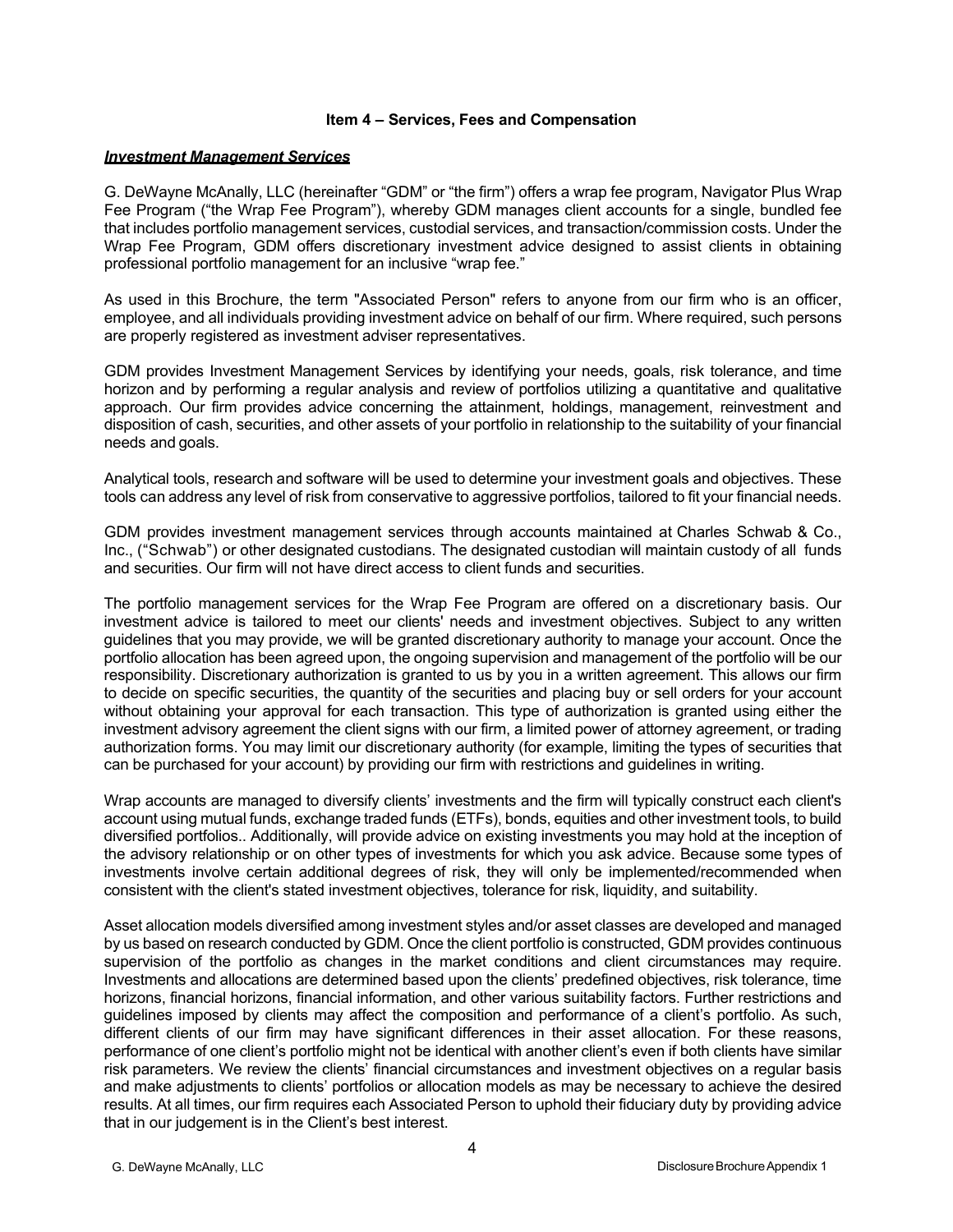## <span id="page-4-0"></span>*Management Fees*

GDM offers investment management services for a percentage of assets under management. The fee schedule for this service is:

| Assets under management Annual Fee |       |
|------------------------------------|-------|
| Under \$250,000                    | 1.35% |
| \$250,000 - \$500,000              | 1.20% |
| \$500,001 - \$750,000              | 1.05% |
| Over \$750,000                     | 0.90% |

Fees are negotiable depending on the needs of the client and complexity of the situation. The exact fee for services will be agreed upon and disclosed in the client agreement prior to services being provided.

Fees for our investment management services are normally billed quarterly in advance based on the value of your account at the end of the previous quarter. Other billing arrangements may be offered. Fees are generally deducted directly from your account. You must provide the custodian with written authorization to have fees deducted from the account and paid to G. DeWayne McAnally, LLC. Upon our discretion, you may pay fees directly to our firm. If you pay fees directly, payment is due upon receipt of the billing statement from our firm. Fees will be prorated based on the number of days that services are provided when the account is established or terminated at any time other than the beginning of a calendar quarter. Any hourly fees that are charged will be billed directly to the client after the hourly services have been rendered.

The custodian will send you statements, at least quarterly, showing all disbursements for the account including the amount of the advisory fee, if such fee is deducted directly from your account.

GDM receives a portion of the Wrap Fee for portfolio management services and Schwab will receive a portion of the fee for trade execution and custodial services. The terms and conditions under which a client participates in the Wrap Fee Program are set forth in the written agreement between the client and GDM. The overall cost incurred from participation in the Wrap Fee Program may be higher or lower than if the services were purchased separately.

In addition, you may incur certain charges imposed by third parties other than our firm in connection with investments made through the account, including but not limited to, mutual fund sales loads, 12(b)-1 fees and surrender charges, variable annuity fees and surrender charges, and IRA and qualified retirement plan fees. Management fees charged by our firm are separate and distinct from the fees and expenses charged by investment company securities that may be recommended to you. A description of these fees and expenses are available in each investment company security's prospectus.

The minimum account balance required to open a Managed Account is \$25,000; however, GDM may, at its discretion, reduce the minimum managed account balance, and may negotiate fees with employees, or clients. Fees will be charged against the managed assets, including cash balances, money market fund shares and other Managed Account positions.

Although we believe our fees are reasonable in relation to the services provided, you should be aware comparable services may be available from other sources. Fees for our services may be more or less than the cost of purchasing the same services separately through other investment advisers

Billing on Cash Positions: The firm treats cash and cash equivalents as an asset class. Accordingly, unless otherwise agreed in writing, all cash and cash equivalent positions (e.g., money market funds, etc.) are included as part of assets under management for purposes of calculating the firm's advisory fee. At any specific point in time, depending upon perceived or anticipated market conditions/events (there being no guarantee that such anticipated market conditions/events will occur), the firm may maintain cash and/or cash equivalent positions for defensive, liquidity, or other purposes. While assets are maintained in cash or cash equivalents, such amounts could miss market advances and, depending upon current yields, at any point in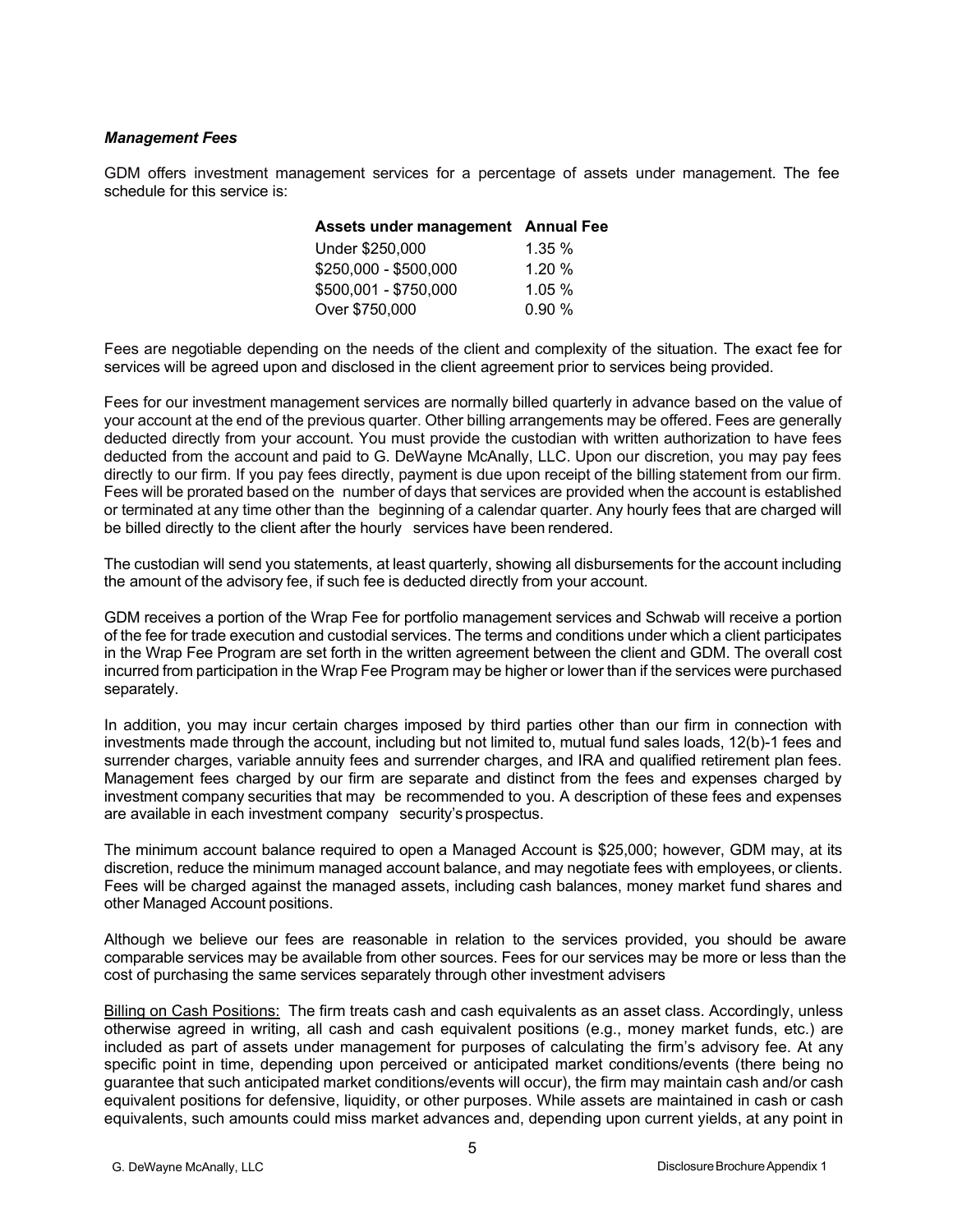time, the firm's advisory fee could exceed the interest paid by the client's cash or cash equivalent positions.

Periods of Portfolio Inactivity: The firm has a fiduciary duty to provide services consistent with the client's best interest. As part of its investment advisory services, the firm will review client portfolios on an ongoing basis to determine if any changes are necessary based upon various factors, including but not limited to investment performance, fund manager tenure, style drift, account additions/withdrawals, the client's financial circumstances, and changes in the client's investment objectives. Based upon these and other factors, there may be extended periods of time when the firm determines that changes to a client's portfolio are neither necessary nor prudent. Notwithstanding, unless otherwise agreed in writing, the firm's annual investment advisory fee will continue to apply during these periods, and there can be no assurance that investment decisions made by the firm will be profitable or equal any specific performance level(s).

# <span id="page-5-0"></span>*Termination of Agreements*

Your agreement may be cancelled at any time, by either party, for any reason, upon receipt of 30 days written notice. Upon termination of any account, any prepaid, unearned fees will be promptly refunded, and any earned, unpaid fees will be due and payable. You have the right to terminate an agreement without penalty within five business days after entering the agreement.

## **Item 5 – Account Requirements and Types of Clients**

<span id="page-5-1"></span>We currently provide investment advisory services to individuals (including high net worth individuals, trusts, and estates), pension and profit sharing plans, corporations, and other business entities. However, we may also offer our services to charitable organizations or other types of clients.

The minimum account balance required to open a Managed Account is \$25,000; however, GDM may, at its discretion, reduce the minimum managed account balance. Accounts valued under \$25,000 may be subject to more risk and volatility that can exist with trying to diversify smaller accounts and absorb market fluctuations.

# **Item 6 – Portfolio Manager Selection and Evaluation**

<span id="page-5-2"></span>Our Adviser Representatives Mr. McAnally and Grant Milner act as the portfolio managers for our wrap fee program. Our wrap fee program does not allow for the use of portfolio managers that are not associated with us. Therefore, conflicts of interest present in other wrap fee programs that make available both affiliated and unaffiliated portfolio managers are not present in our program. Because our wrap fee program does not provide for a multitude of outside portfolio managers, we do not have procedures designed to select outside portfolio managers. Many of the disclosures required in the Item 6 Wrap Fee Program Brochure instructions do not apply to us. The disclosures that do apply are answered below.

Where required, Associated Persons responsible for the management of the account are registered as investment adviser representatives. Clients should refer to each Associated Person's Form ADV Part 2B Supplement, provided to you along with the copy of our disclosure brochure, for more information about their disciplinary, business, and educational backgrounds. Please contact us at 888-488-4625 with any questions you may have.

Clients will receive statements directly from their account custodian(s) at least quarterly.

### **Other Advisory Services**

Please refer to Item 4 of the firm's Form ADV Part 2A Disclosure Brochure above for information about other advisory services offered by GDM.

## **Performance-Based Fees and Side-By-Side Management**

Performance-based fees are based on a share of capital gains on or capital appreciation of the client's assets. Side-by-side management refers to the practice of managing accounts that are charged performance-based fees while at the same time managing accounts that are not charged performance-based fees. We do not accept performance-based fees or participate in side-by-side management. Our fees are calculated as described in the *Advisory Business* section above, and are not charged on the basis of a share of capital gains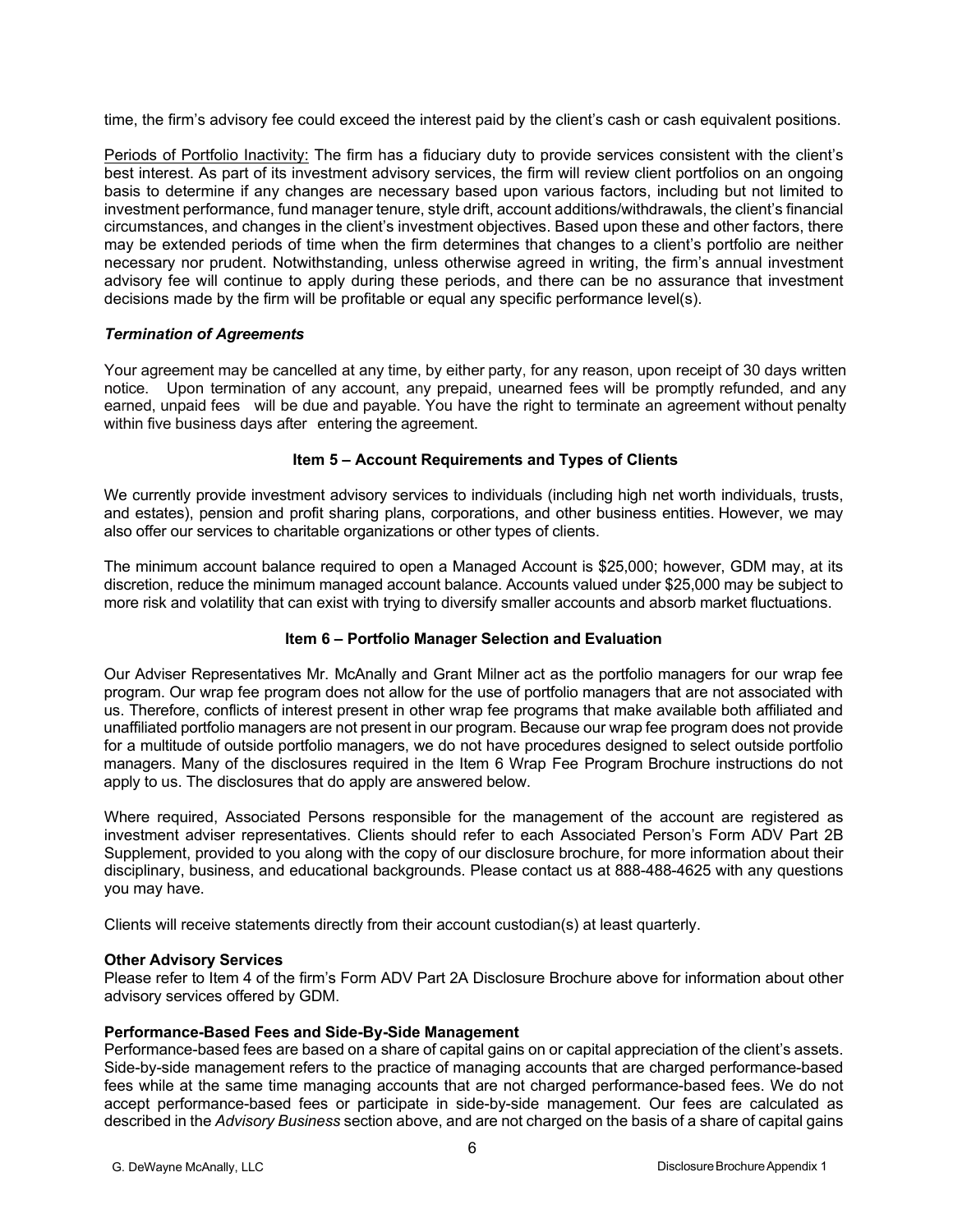upon, or capital appreciation of, the funds in your advisory account(s).

#### **Methods of Analysis and Investment Strategies**

GDM uses the following methods of analysis in formulating investment advice:

Charting: The set of techniques used in technical analysis in which charts are used to plot price movements, volume, settlement prices, open interest, and other indicators, in order to anticipate future price movements. Users of these techniques, called chartists, believe that past trends in these indicators can be used to extrapolate future trends.

Cyclical: Analyzes the investments sensitive to business cycles and whose performance is strongly tied to the overall economy. For example, cyclical companies tend to make products or provide services that are in lower demand during downturns in the economy and higher demand during upswings. Examples include the automobile, steel, and housing industries. The stock price of a cyclical company will often rise just before an economic upturn begins and fall just before a downturn begins. Investors in cyclical stocks try to make the largest gains by buying the stock at the bottom of a business cycle, just before a turnaround begins.

Fundamental; This is a method of evaluating a security by attempting to measure its intrinsic value by examining related economic, financial and other qualitative and quantitative factors. Fundamental analysts attempt to study everything that can affect the security's value, including macroeconomic factors (like the overall economy and industry conditions) and individually specific factors (like the financial condition and management of companies). The end goal of performing fundamental analysis is to produce a value that an investor can compare with the security's current price in hopes of figuring out what sort of position to take with that security (underpriced = buy, overpriced = sell or short). This method of security analysis is considered to be the opposite of technical analysis. Fundamental analysis is about using real data to evaluate a security's value. Although most analysts use fundamental analysis to value stocks, this method of valuation can be used for just about any type of security.

Technical; This is a method of evaluating securities by analyzing statistics generated by market activity, such as past prices and volume. Technical analysts do not attempt to measure a security's intrinsic value, but instead use chartsand other tools to identify patterns that can suggest future activity. Technical analysts believe that the historical performance of stocks and markets are indications of future performance.

### **Investment Strategies**

GDM uses the following investment strategies when managing client assets and/orproviding investment advice:

- Long term purchases: Investments held at least a year.
- Short term purchases: Investments sold within a year.
- Trading: Investments sold within 30 days.
- Option writing including covered options, uncovered options, or spreading strategies: Options are contracts giving the purchaser the right to buy or sell a security, such as stocks, at a fixed price within a specific period of time.

### **Risk of Loss**

Past performance is not indicative of future results. Therefore, you should never assume that future performanceof any specific investment or investment strategy will be profitable. Investing in securities (including stocks, mutual funds, and bonds) involves risk of loss. Further, depending on the different types of investments there may be varying degrees of risk. You should be prepared to bear investment loss including loss of original principal.

Because of the inherent risk of loss associated with investing, our firm is unable to represent, guarantee, or even imply that our services and methods of analysis can or will predict future results, successfully identify market tops or bottoms, or insulate you from losses due to market corrections or declines. There are certain additional risks associated when investing in securities through our investment management program.

Market Risk - Either the stock market as a whole, or the value of an individual company, goes down resulting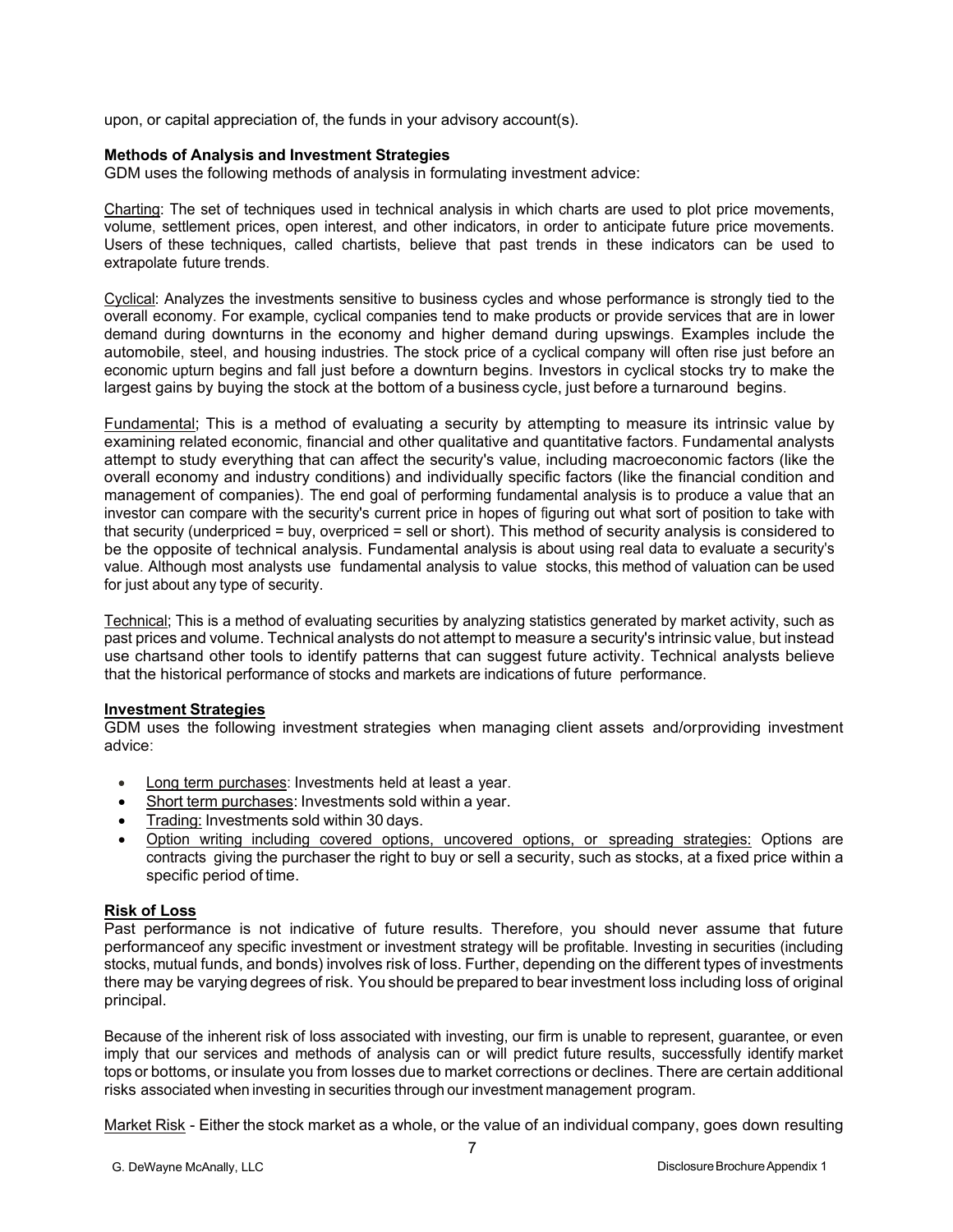in adecrease in the value of client investments. This is also referred to as systemic risk.

Equity (stock) market risk- Common stocks are susceptible to general stock market fluctuations and to volatile increases and decreases in value as market confidence in and perceptions of their issuers change. If you held common stock, or common stock equivalents, of any given issuer, you would generally be exposed to greater risk than if you held preferred stocks and debt obligations of the issuer.

Company Risk. When investing in stock positions, there is always a certain level of company or industry specific risk that is inherent in each investment. This is also referred to as unsystematic risk and can be reduced through appropriate diversification. There is the risk that the company will perform poorly or have its value reduced based on factors specific to the company or its industry. For example, if a company's employees go on strike or the company receives unfavorable media attention for its actions, the value of the company may be reduced.

Concentrated Position Risk: Certain Associated Persons may recommend that clients concentrate account assets in an industry or economic sector. In addition to the potential concentration of accounts in one or more sectors, certain accounts may, or may be advised to, hold concentrated positions in specific securities. Therefore, at times, an account may, or may be advised to, hold a relatively small number of securities positions, each representing a relatively large portion of assets in the account. As a result, the account will be subject to greater volatility than a more sector diversified portfolio. Investments in issuers within an industry or economic sector that experiences adverse economic, business, political conditions or other concerns will impact the value of such a portfolio more than if the portfolio's investments were not so concentrated. A change in the value of a single investment within the portfolio will affect the overall value of the portfolio and will cause greater losses than it would in a portfolio that holds more diversified investments.

Cybersecurity Risks: Our firm and our service providers are subject to risks associated with a breach in cybersecurity. Cybersecurity is a generic term used to describe the technology, processes, and practices designed to protect networks, systems, computers, programs, and data from cyber-attacks and hacking by other computer users, and to avoid the resulting damage and disruption of hardware and software systems, loss or corruption of data, and/or misappropriation of confidential information. In general, cyber-attacks are deliberate; however, unintentional events may have similar effects. Cyber-attacks may cause losses to clients by interfering with the processing of transactions, affecting the ability to calculate net asset value or impeding or sabotaging trading. Clients may also incur substantial costs as the result of a cybersecurity breach, including those associated with forensic analysis of the origin and scope of the breach, increased and upgraded cybersecurity, identity theft, unauthorized use of proprietary information, litigation, and the dissemination of confidential and proprietary information. Any such breach could expose our firm to civil liability as well as regulatory inquiry and/or action. In addition, clients could be exposed to additional losses as a result of unauthorized use of their personal information. While our firm has established a business continuity plan and systems designed to prevent cyber-attacks, there are inherent limitations in such plans and systems, including the possibility that certain risks have not been identified. Similar types of cyber security risks are also present for issuers of securities, investment companies and other investment advisers in which we invest, which could result in material adverse consequences for such entities and may cause a client's investment in such entities to lose value.

Cryptocurrency Risk: Cryptocurrency (e.g., bitcoin and ether), often referred to as "virtual currency", "digital currency," or "digital assets," is designed to act as a medium of exchange. Cryptocurrency is an emerging asset class. There are thousands of cryptocurrencies, the most well-known of which is bitcoin. Certain of the firm's clients may have exposure to bitcoin or another cryptocurrency, directly or indirectly through an investment such as an ETF or other investment vehicles. Cryptocurrency operates without central authority or banks and is not backed by any government. Cryptocurrencies may experience very high volatility and related investment vehicles may be affected by such volatility. As a result of holding cryptocurrency, certain of the firm's clients may also trade at a significant premium or discount to NAV. Cryptocurrency is also not legal tender. Federal, state or foreign governments may restrict the use and exchange of cryptocurrency, and regulation in the U.S. is still developing. The market price of many cryptocurrencies, including bitcoin, has been subject to extreme fluctuations. If cryptocurrency markets continue to be subject to sharp fluctuations, investors may experience losses if the value of the client's investments decline. Similar to fiat currencies (i.e., a currency that is backed by a central bank or a national, supra-national or quasi-national organization), cryptocurrencies are susceptible to theft, loss and destruction. Cryptocurrency exchanges and

8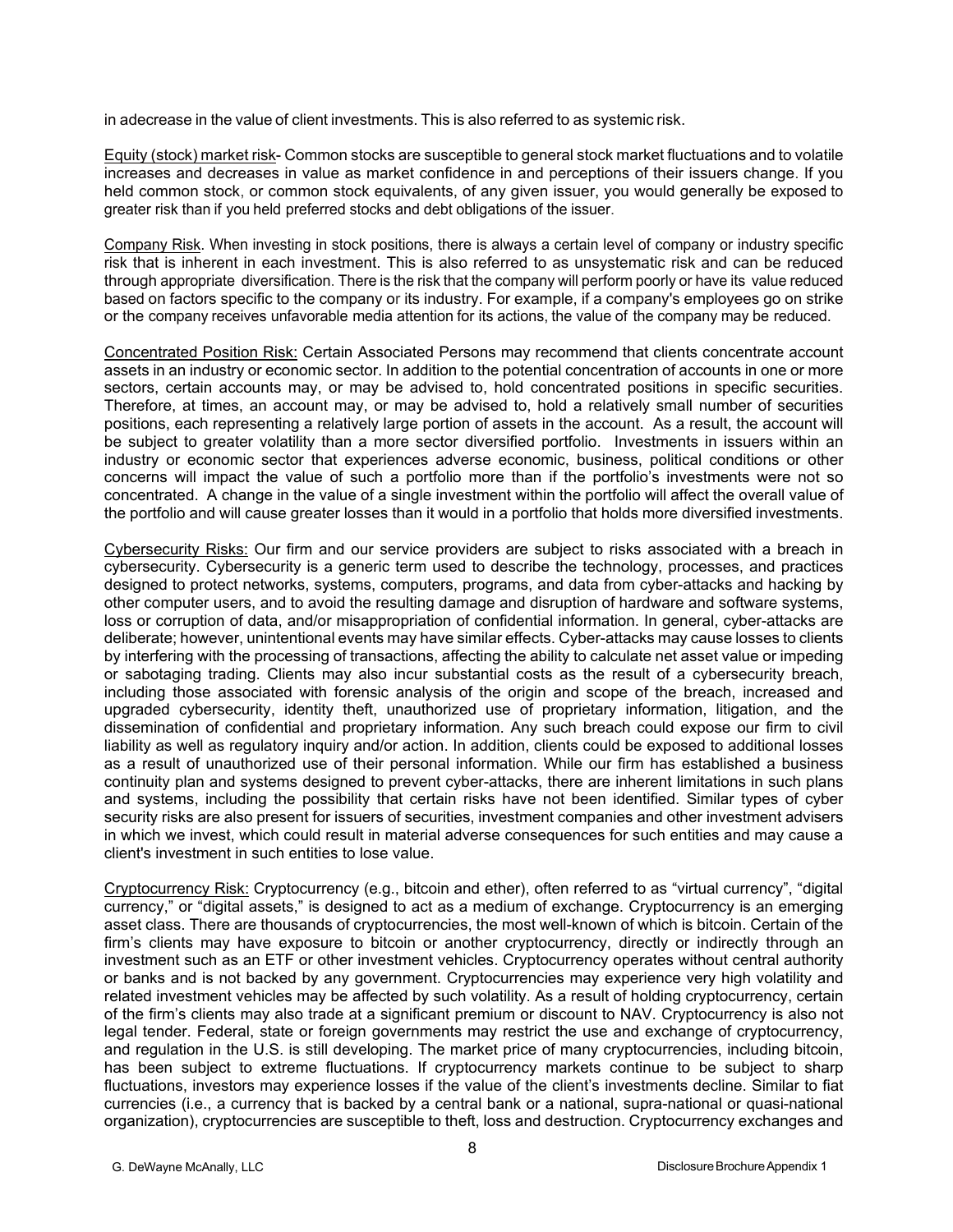other trading venues on which cryptocurrencies trade are relatively new and, in most cases, largely unregulated and may therefore be more exposed to fraud and failure than established, regulated exchanges for securities, derivatives and other currencies. The SEC has issued a public report stating U.S. federal securities laws require treating some digital assets as securities.

Cryptocurrency exchanges may stop operating or permanently shut down due to fraud, technical glitches, hackers or malware. Due to relatively recent launches, most cryptocurrencies have a limited trading history, making it difficult for investors to evaluate investments. Generally, cryptocurrency transactions are irreversible such that an improper transfer can only be undone by the receiver of the cryptocurrency agreeing to return the cryptocurrency to the original sender. Digital assets are highly dependent on their developers and there is no guarantee that development will continue or that developers will not abandon a project with little or no notice. Third parties may assert intellectual property claims relating to the holding and transfer of digital assets, including cryptocurrencies, and their source code. Any threatened action that reduces confidence in a network's long-term ability to hold and transfer cryptocurrency may affect investments in cryptocurrencies.

Many significant aspects of the U.S. federal income tax treatment of investments in cryptocurrency are uncertain and an investment in cryptocurrency may produce income that is not treated as qualifying income for purposes of the income test applicable to regulated investment companies. Certain cryptocurrency investments may be treated as a grantor trust for U.S. federal income tax purposes, and an investment by the firm's clients in such a vehicle will generally be treated as a direct investment in cryptocurrency for tax purposes and "flow-through" to the underlying investors.

Pandemic Risk: Large-scale outbreaks of infectious disease can greatly increase morbidity and mortality over a wide geographic area, crossing international boundaries, and causing significant economic, social, and political disruption. It is difficult to predict the long-term impact of such events because they are dependent on a variety of factors including the global response of regulators and governments to address and mitigate the worldwide effects of such events. Workforce reductions, travel restrictions, governmental responses and policies and macroeconomic factors will negatively impact investment returns.

Fixed Income Risk. When investing in bonds, there is the risk that issuer will default on the bond and be unable to make payments. Further, individuals who depend on set amounts of periodically paid income face the risk that inflation will erode their spending power. Fixed-income investors receive set, regular payments that face the same inflation risk.

Preferred Securities Risk: Preferred Securities have similar characteristics to bonds in that preferred securities are designed to make fixed payments based on a percentage of their par value and are senior to common stock. Like bonds, the market value of preferred securities is sensitive to changes in interest rates as well as changes in issuer credit quality. Preferred securities, however, are junior to bonds with regard to the distribution of corporate earnings and liquidation in the event of bankruptcy. Preferred securities that are in the form of preferred stock also differ from bonds in that dividends on preferred stock must be declared by the issuer's board of directors, whereas interest payments on bonds generally do not require action by the issuer's board of directors, and bondholders generally have protections that preferred stockholders do not have, such as indentures that are designed to guarantee payments – subject to the credit quality of the issuer – with terms and conditions for the benefit of bondholders. In contrast preferred stocks generally pay dividends, not interest payments, which can be deferred or stopped in the event of credit stress without triggering bankruptcy or default. Another difference is that preferred dividends are paid from the issue's aftertax profits, while bond interest is paid before taxes.

Options Risk. Options on securities may be subject to greater fluctuations in value than an investment in the underlying securities. Purchasing and writing put and call options are highly specialized activities and entail greater than ordinary investment risks.

ETF and Mutual Fund Risk - When investing in an ETF or mutual fund, you will bear additional expenses based on your pro rata share of the ETF's or mutual fund's operating expenses, including the potential duplication of management fees. The risk of owning an ETF or mutual fund generally reflects the risks of owning the underlying securities the ETF or mutual fund holds. Clients will also incur brokerage costs when purchasing ETFs.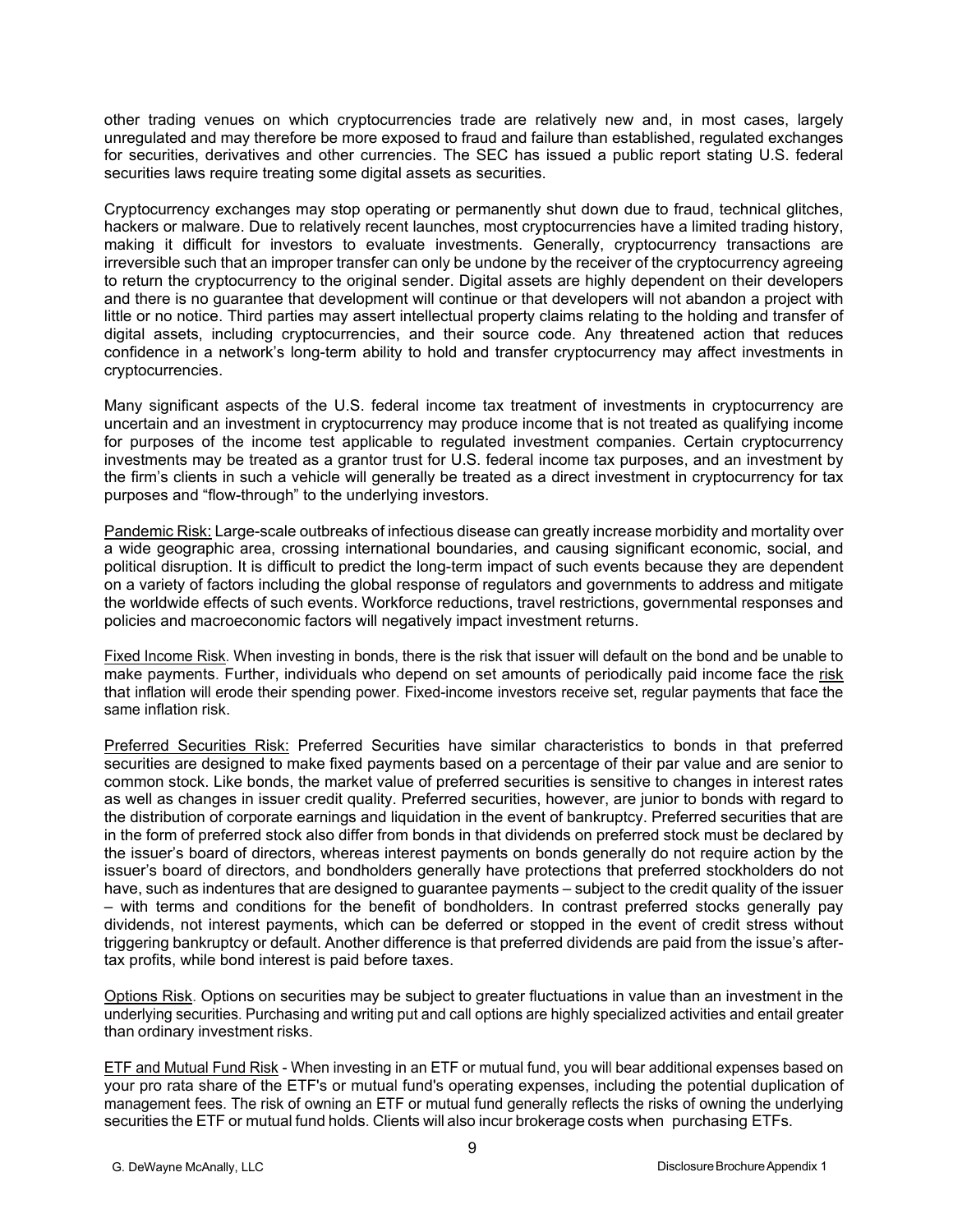Inverse Funds: Inverse mutual funds and ETFs, which are sometimes referred to as "short" funds, seek to provide the opposite of the single-day performance of the index or benchmark they track. Inverse funds are often marketed as a way to profit from, or hedge exposure to, downward moving markets. Some inverse funds also use leverage, such that they seek to achieve a return that is a multiple of the opposite performance of the underlying index or benchmark (i.e., -200%, -300%). In addition to leverage, these funds may also use derivative instruments to accomplish their objectives. As such, inverse funds are highly volatile and provide the potential for significant losses.

Management Risk - Your investment with our firm varies with the success and failure of our investment strategies, research, analysis and determination of portfolio securities. If our investment strategies do not produce the expected returns, the value of the investment will decrease.

### **Risk of Loss**

Clients should be aware that investing in securities involves a risk of loss that they should be prepared to bear. Past performance is not indicative of future results. Therefore, you should never assume that future performance of any specific investment or investment strategy would be profitable. Investing in securities (including stocks, mutual funds, and bonds, etc.) involves risk of loss. Further, depending on the different types of investments there may be varying degrees of risk. You should be prepared to bear investment loss including loss of original principal. Because of the inherent risk of loss associated with investing, our firm is unable to represent, guarantee, or even imply that our services and methods of analysis can or will predict future results, successfully identify market tops or bottoms, or insulate you from losses due to market corrections or declines.

## **Proxy Voting**

GDM does not vote proxies. It is the client's responsibility to vote proxies. Clients will receive proxy materials directly from the custodian. Questions about proxies may be made via the contact information on the cover page.

# **Item 7 – Client Information Provided to Portfolio Managers**

<span id="page-9-0"></span>GDM is the sole sponsor of the Wrap Fee Program and together with its portfolio managers has access to and is responsible for maintaining all information provided by clients. Client information will be updated in our firm's records upon notification of changes provided by clients and during client meetings.

### **Item 8 - Client Contact with Portfolio Managers**

<span id="page-9-1"></span>GDM is the sole sponsor and portfolio manager to the Wrap Fee Program. Clients are free to contact GDM or their designated investment adviser representative at any time with questions regarding the Wrap Fee Program. We can be reached at 888-488-4625 or at dewayne@gdmcanally.com.

### **Item 9 - Additional Information**

### <span id="page-9-2"></span>**Disciplinary Information**

Registered investment advisers are required to disclose all material facts regarding any legal or disciplinary events that would be material to your evaluation of us or of the integrity of our management. Neither we nor our management persons have a history of material legal or disciplinary events.

### **Other Financial Industry Activities or Affiliations**

Neither GDM nor any of its management persons is registered as a futures commission merchant, a commodity trading adviser, or a commodity pool operator, nor do either parties have an application pending or otherwise in process for the purpose of seeking registration as any of these types of firms. Further, none of our management persons are registered as or currently seeking registration as associated persons of any of these types of firms

### Insurance Activities

Gary DeWayne McAnally and other Associated Persons of GDM are licensed insurance agents. Our dually licensed Associated Persons can effect transactions in insurance products and earn commission based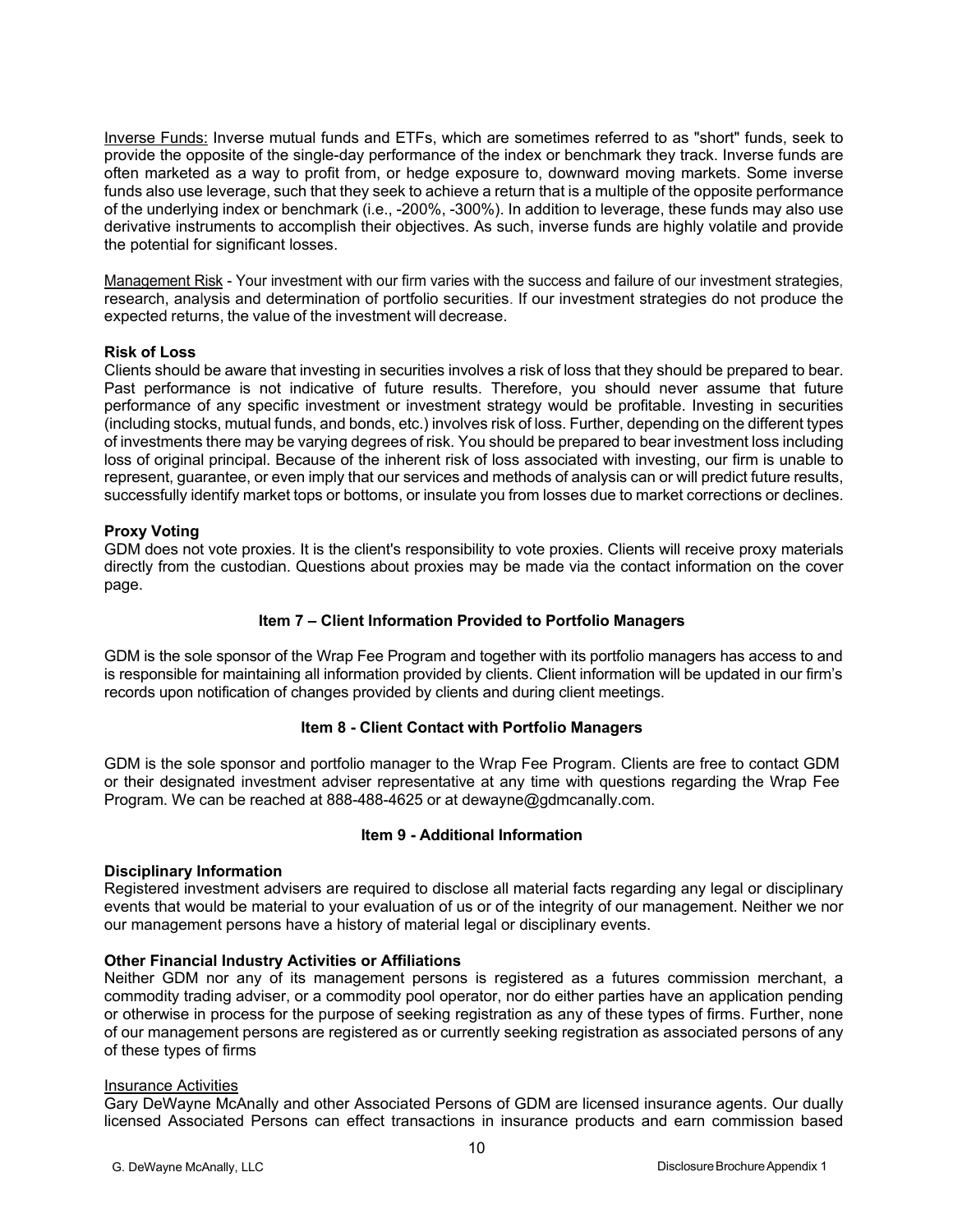compensation for these activities. Clients are instructed that the fees paid to the firm for advisory services are separate and distinct from the commissions earned by Gary DeWayne McAnally and our other dually licensed Associated Persons.

Receipt of commission-based compensation presents a conflict of interest because our firm and persons providing investment advice on behalf of our firm who are licensed insurance agents have an incentive to recommend insurance products to you for the purpose of generating commissions rather than recommendations made solely based on your needs. We address this conflict of interest by recommending insurance products only where we, in good faith, believe that it is appropriate for the client's particular needs and circumstances and only after a full presentation of the recommended insurance product to our client. In addition, we explain the insurance underwriting process to our clients in illustrating how the insurer also reviews the client's application and disclosures prior to the issuance of a resulting insuring agreement. Ultimately, all insurance sales are on a non-discretionary basis and are offered by duly licensed and supervised insurance professionals by our affiliated entity. Clients are under no obligation contractually or otherwise, to purchase insurance products through any person or entity affiliated with our firm.

## **Description of Our Code of Ethics**

GDM has adopted a Code of Ethics (the "Code") to address investment advisory conduct. The Code focuses primarily on fiduciary duty, personal securities transactions, insider trading, gifts, and conflicts of interest. The Code includes GDM' policies and procedures developed to protect Client's interests in relation to the following topics:

- The duty at all times to place the interests of clients first;
- The requirement that all personal securities transactions be conducted in such a manner as to be consistent with the Code;
- The responsibility to avoid any actual or potential conflict of interest or misuse of an employee's position of trust and responsibility;
- The fiduciary principle that information concerning the identity of security holdings and financial circumstances of Clients is confidential; and
- **The principle that independence in the investment decision-making process is paramount.**

A copy of GDM' Code of Ethics is available upon request to our firm at 888-488-4625 or at [dewayne@gdmcanally.com.](mailto:dewayne@gdmcanally.com)

# **Personal Trading Practices**

At times, GDM and/or its related persons may take positions in the same securities as clients, which may pose a conflict of interest with clients. In an effort to uphold our fiduciary duties to clients, GDM and its related persons will generally be "last in" and "last out" for the trading day when trading occurs in close proximity to client trades. Front running (trading shortly ahead of clients) is prohibited. Should a conflict occur because of materiality (e.g., a thinly traded stock), disclosure will be made to the client(s) at the time of trading. Incidental trading not deemed to be a conflict (e.g., a purchase or sale that is minimal in relation to the total outstanding value, and as such would have negligible effect on the market price) would not be deemed a material conflict requiring disclosure at the time of trading.

### **Account Reviews, Statements and Reports**

GDM monitors client account holdings on a continuous basis. Portfolio management accounts receive a formal review of investment allocations at least annually. Accounts are reviewed by the Associated Person assigned to the account.

Additional reviews may be offered in certain circumstances. Triggering factors that may stimulate additional reviews include, but are not limited to, changes in economic conditions, changes in the client's financial situation or investment objectives, or upon client request.

Clients are advised that it remains their responsibility to advise GDM of any changes in their investment objectives and/or financial situation. All clients are encouraged to review financial planning goals, investment objectives, and account performance with their Associated Person on at least an annual basis.